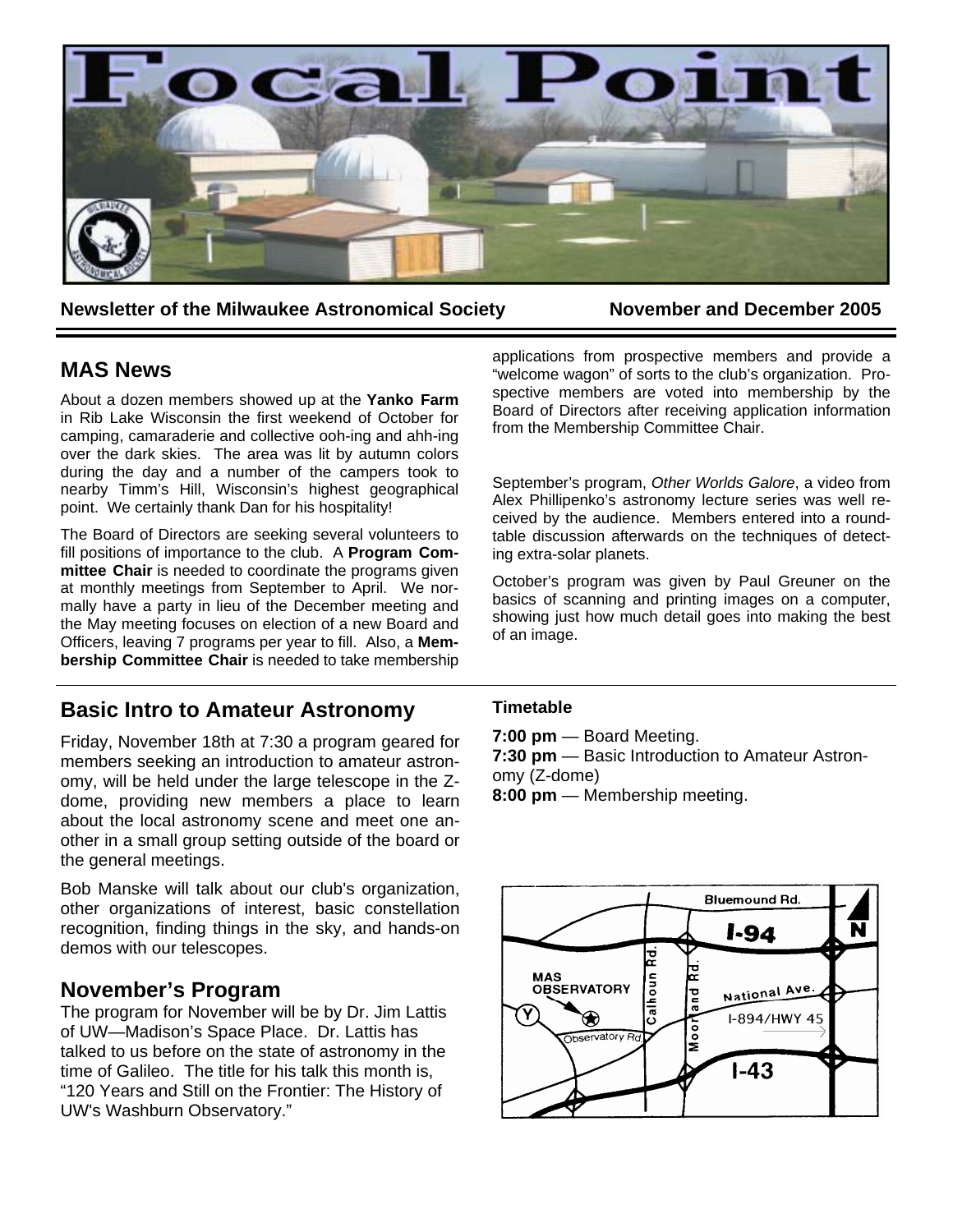# **Calendar**

**November 18**: Monthly meeting at the Observatory. **December 3**: Annual Christmas Party at the Observatory, 7:30pm **January 20**:at a location to be determined

# **Support Your Local Astronomy Club**

The MAS has entered into an agreement with Park Printing House, Ltd. of Madison to create Greeting Cards for the Holiday Season. You can support the MAS by purchasing notecards with images taken by our own members. (they are very, very nice.) To find out more, visit the Park Printing House website at http://www.parkprinting.com/store/mas/order. A portion of the proceeds go to the MAS Treasury.

# **Help Wanted**

I wish talk to someone owning a Losmandy GM-8 mount. In addition I'm looking for an 8" SC. — Dennis Horvath (414) 421-2787.

# **Meeting Minutes**

Minutes are published after they have been approved by the board at the following meeting.

M.A.S board meeting August  $8<sup>th</sup>$ , 2005 held at the Observatory in New Berlin.

Board meeting was called to order @ 7:36 PM (19:36). by President Paul Borchardt. Attendance: Gerry Samolyk, Vern Hoag, Brian Ganiere,Neil Simmons, Dave Weier, Kevin McCarthy, Scott Berg, Henry Gerner.

Observatory Director Report: Given by Gerry Samolyk (OBS. DIR).

A dead tree must be removed.

The roll off observatories (Albrecht, Tagney, Zit and Wiesen scope) should have aluminum cladding on the wood doors for protection from the elements. The approximate cost for materials is \$250.00.

Treasurers Report: Given by Brian Ganiere (TREAS.) Albrecht Fund is at \$3999.83 Checking Account is at \$5715.58 No report was given on the Endowment Fund.

Other Business:

\* The board approved motion by Dave Weier to allow Gerry to put Aluminum cladding on the above observatories.

\* The board approved the motion to table the discussion on holding the January thru April meetings at a different location other then UWM.

- \* Key Ring was found
- \* The board approved Two new members:
	- Jeff Setzer
		- Rebecca Sher

\*The board meeting adjourned at 8:20 PM. (20:20)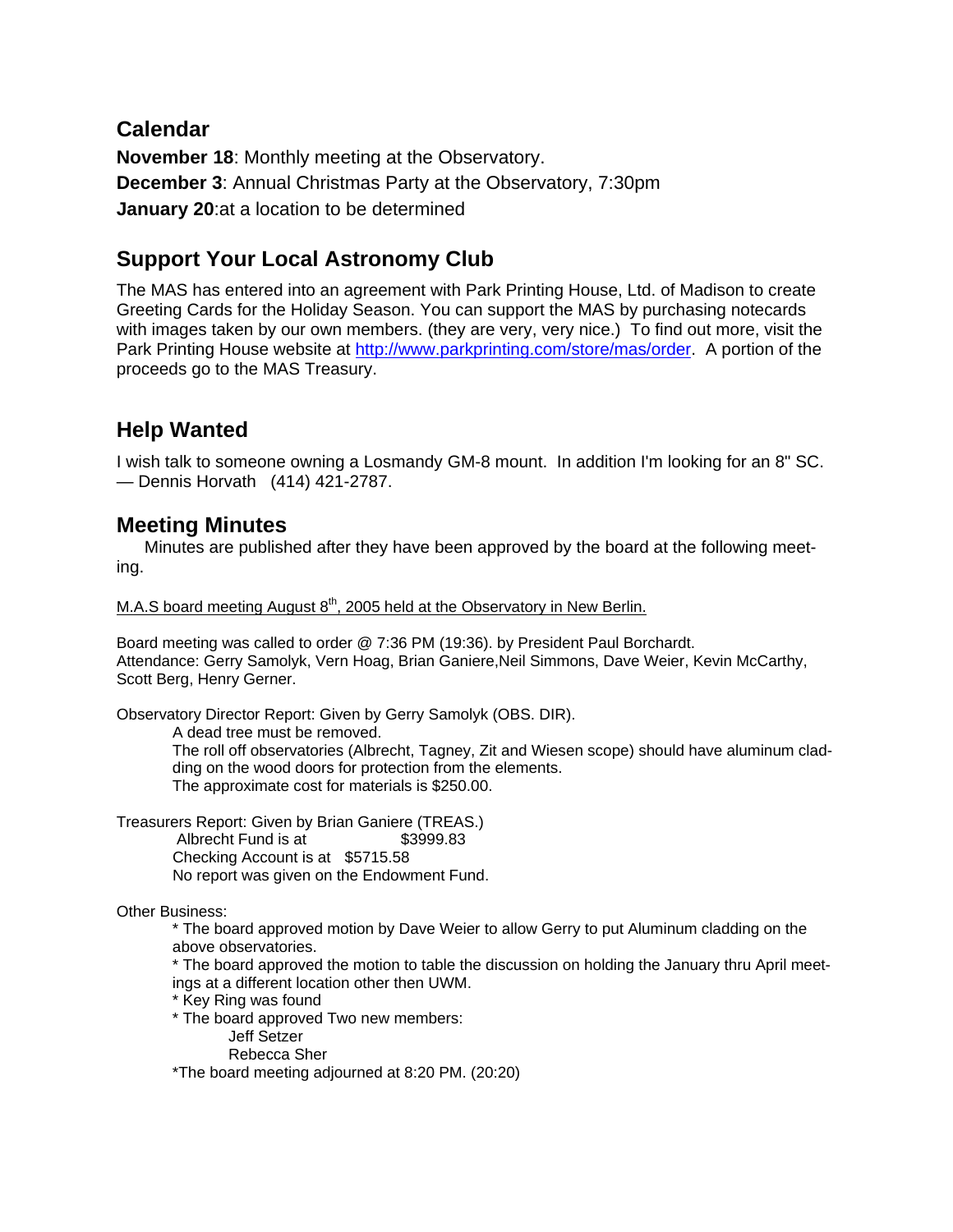The last General Membership Meeting was held May  $20<sup>th</sup>$ , 2005 at the Observatory in New Berlin.

The meeting was called to order by President Bob Manske at 8.09 PM (20.09).

Elections were held.

Members elected to the board were Kevin McCarthy and Scott Berg. Officers were then elected by the board were Paul Borchardt as President, Steve Diesso as Vice President, Brian Ganiere as Treasurer, and Henry Gerner as Secretary.

The General Membership meeting adjourned at 9:18 PM (21:18)

### M.A.S board meeting September  $16<sup>th</sup>$ , 2005 held at the Observatory in New Berlin.

Board meeting was called to order @ 7:10 PM (19:10). by President Paul Borchardt. Attendance: Gerry Samolyk, Brian Ganiere, Neil Simmons, Steve Diesso, Kevin McCarthy, Scott Berg, Henry Gerner

Observatory Director Report: Given by Gerry Samolyk (OBS. DIR). The dead tree was cut down by Vern Hoag. The aluminum cladding of the observatory doors is completed.

Treasurers Report: Given by Brian Ganiere (TREAS.) Albrecht Fund is at \$6136.41 Checking Account is at \$6591.31 No report was given on the Endowment Fund.

Other Business:

A discussion on holding the January thru April meetings at a different location other then UWM was held. The New Berlin Library and The New Berlin High school both had good facilities but the school was available on Friday nights.

The board approved the motion made by Gerry Samolyk to try the high school.

Scott Laskowski's request for \$300.00 was approved by the board for the library. The motion was made by Brian Ganiere.

The board meeting adjourned at 7.45 PM. (19:45)

The General Membership meeting was called to order at 8:05 (20:05) by President Paul Borchardt.

The Presentation was given by Neil Simmons.

The movie presented was "Other Worlds Galore" one of the lectures from "Understanding the Universe" series that was loaned by Rudy Poklar.